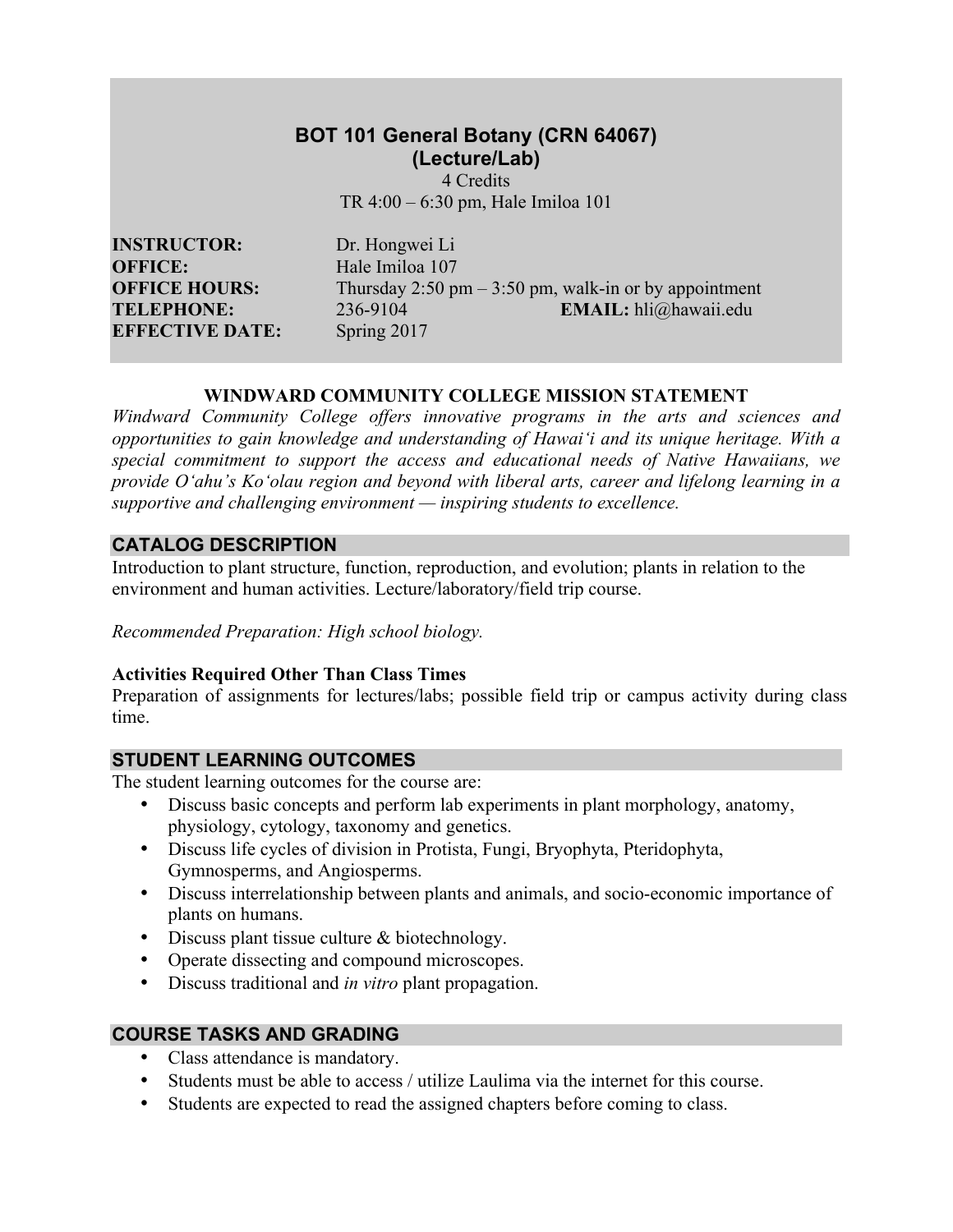### **Exams**

- *Midterm Exams:* There are two midterm exams, and each includes contents from both lectures and labs.
	- o Make-up exam: make-up exam will be permitted only when there is a legitimate excuse (such as illness or emergency; doctor's note is required).
- *Final Exam:* is accumulative, includes contents from lectures and labs. *No early or make-up exam for the final.*

### **Quizzes/assignments**

• There are ten quizzes/assignments will be given through Laulima, and the time will be announced at least one day ahead.

### **Lab Reports**

• Submit a lab report for each lab (Title, introduction, materials and methods, results and discussions). The lab reports are due at each exam.

# **Scientific report and presentation on a course-based research project:**

• Conduct research on a given topic and write a scientific report.

### **Grading**

| <b>Tasks</b>                   | <b>Possible Points</b> |
|--------------------------------|------------------------|
| Quizzes / Assignments $(10)$   | 150                    |
| Midterm Exam (2)               | 200                    |
| Final Exam                     | 150                    |
| Lab Reports                    | 100                    |
| Scientific report/presentation | 100                    |
|                                |                        |
| Total possible points          | 700                    |

• Grading is based on the percentage of total points earned. Final Grades will be assigned as follows:

| $A = 90 - 100\%$ | $B = 80 - 89\%$ |                |
|------------------|-----------------|----------------|
| $C = 70 - 79\%$  | D $60 - 69\%$   | $F = 0 - 59\%$ |

I (incomplete) grade is given at the instructor's option when a student has failed to complete a small part of a course because of circumstances beyond his or her control. The student is expected to complete the course by the designated deadline in the succeeding semester. If this is not done, the I grade will revert to the contingency grade identified by the instructor.

# **LEARNING RESOURCES**

#### **Required Textbook**

• Introductory Botany Plants, People, and the Environment. L. Berg,  $2008$ ,  $2<sup>nd</sup>$  edition.

# **Lecture / Lab materials**

• https://laulima.hawaii.edu

# **DISABILITIES ACCOMMODATION STATEMENT**

*If you have a physical, sensory, health, cognitive, or mental health disability that could limit your ability to fully participate in this class, you are encouraged to contact the Disability Specialist Counselor to discuss reasonable accommodations that will help you succeed in this class. Ann Lemke can be reached at 235-7448, lemke@hawaii.edu, or you may stop by Hale 'Akoakoa 213 for more information.*